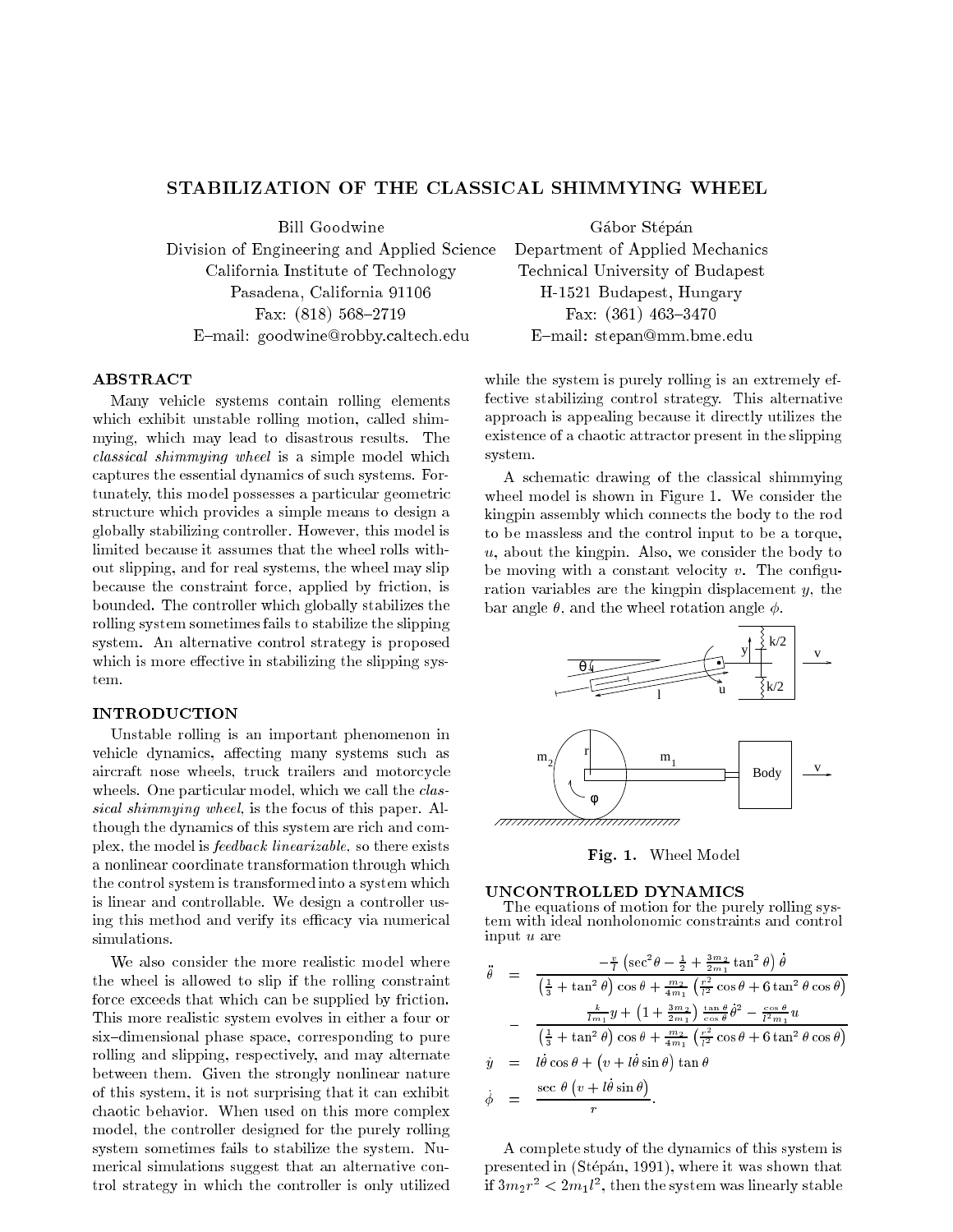

Fig. 2. Locally Stable Rolling System

about the  $\theta = 0$  and  $y = 0$  position, and linearly unstable otherwise. Additionally, it was shown by the Hopf bifurcation method, that an unstable limit cycle exists around the asymptotically stable stationary

If we set  $u = 0$ , we can numerically verify the above results. For  $m_1 = 1.5$ ,  $m_2 = 2.75$ ,  $l = 0.2$ ,  $r = 0.1$ ,  $k = 75$  and  $v = 1$ , given in SI units, Figure 2 shows the stability of the equilibrium solution. If  $m_2 = 4.75$ , Figure 3 shows the saddle nature of the instability of the equilibrium solution with  $\theta$  approaching  $\pm \pi/2$ . Figure 4 shows two solutions, a stable solution with initial conditions inside the unstable limit cycle and an unstable solution with initial conditions outside the unstable limit cycle. For the stable solution, the initial conditions are  $v_0 = -0.24$  and  $v_0 = 0.4$ , and for the unstable solution,  $v_0 = -0.24$  and  $v_0 = 0.0$ . In this simulation, all the parameters are the same as before, except  $m_2 = 3.75$  (which satisfies the local stability condition).



Fig. 3. Locally Unstable Rolling System

Now we assume that the dynamics of the system switch from a pure rolling condition to a slipping condition if the magnitude of the constraining force exceeds that which can be applied by friction. We assume that the dynamics of the system switch back from slipping to pure rolling when the velocity of the point of contact between the wheel and surface is zero and the constraint force does not exceed the maximum friction force.

The equations of motion for the slipping system

are

 $\setminus$ 

$$
\begin{pmatrix}\n\left(\frac{1}{3}m_1 + (1 + \frac{r^2}{4l^2})m_2\right)l^2 & -Ml\cos\theta & 0 \\
-Ml\cos\theta & m_1 + m_2 & 0 \\
0 & 0 & \frac{1}{2}m_2r^2\n\end{pmatrix}\n\begin{pmatrix}\n\ddot{\theta} \\
\ddot{y} \\
\ddot{\phi}\n\end{pmatrix} =
$$
\n
$$
\begin{pmatrix}\n\frac{v_{Px}}{\sqrt{v_{Px}^2 + v_{py}^2}} Ml\mu_d g + u \\
-Ml\dot{\theta}^2 \sin\theta - ky - \frac{v_{Px} \sin\theta + v_{Py} \cos\theta}{\sqrt{v_{Px}^2 + v_{py}^2}} M\mu_d g \\
-\frac{v_{Px}}{Mr\mu_d g}\n\end{pmatrix},
$$

M rd <sup>g</sup>

where  $v_{p_x}$  and  $v_{p_y}$  represent the two components of the velocity of the point of contact of the wheel with the surface,  $\mu_d$  is the slipping (dynamic) coefficient of friction and  $M = \frac{1}{2}m_1 + m_2$ .

 $v =$  $p_x + v_p$ r u

In the following simulations, the constraint force is evaluated using Lagrange multipliers. This may lead to results which are slightly different than in (Stépán, 1991), which used an approximation to determine when to switch from rolling to slipping.

Figure 5 shows an enlarged view of a portion of the response of the system with a coefficient of static (pure rolling) friction,  $\mu_s = 0.2$  and a coefficient of dynamic (slipping) friction of  $\mu_d = 0.1$ . All other parameters are the same as before, except  $m_2 = 3.75$ . This illustrates one aspect of the chaotic behavior discussed in (Stépán, 1991).

### FEEDBACK LINEARIZATION

Consider the control system described by

$$
\Sigma_0 = \begin{cases} \dot{x} = f(x) + g(x)u \\ y = h(x), \end{cases}
$$

where h is called the *output function* and  $\dim(x) = n$ . This system has *relative degree* r at a point  $x_0$  if

- 1.  $L_g L_f^2 n(x) = 0$  vx in a neignborhood of  $x_0$ , and all  $k < r - 1$ , and
- 2.  $L_g L_f^- n(x_0) \neq 0$ ,

where  $L_g h$  is the Lie derivative of the function h along the vector field  $g$ .



Fig. 4. Unstable Limit Cycle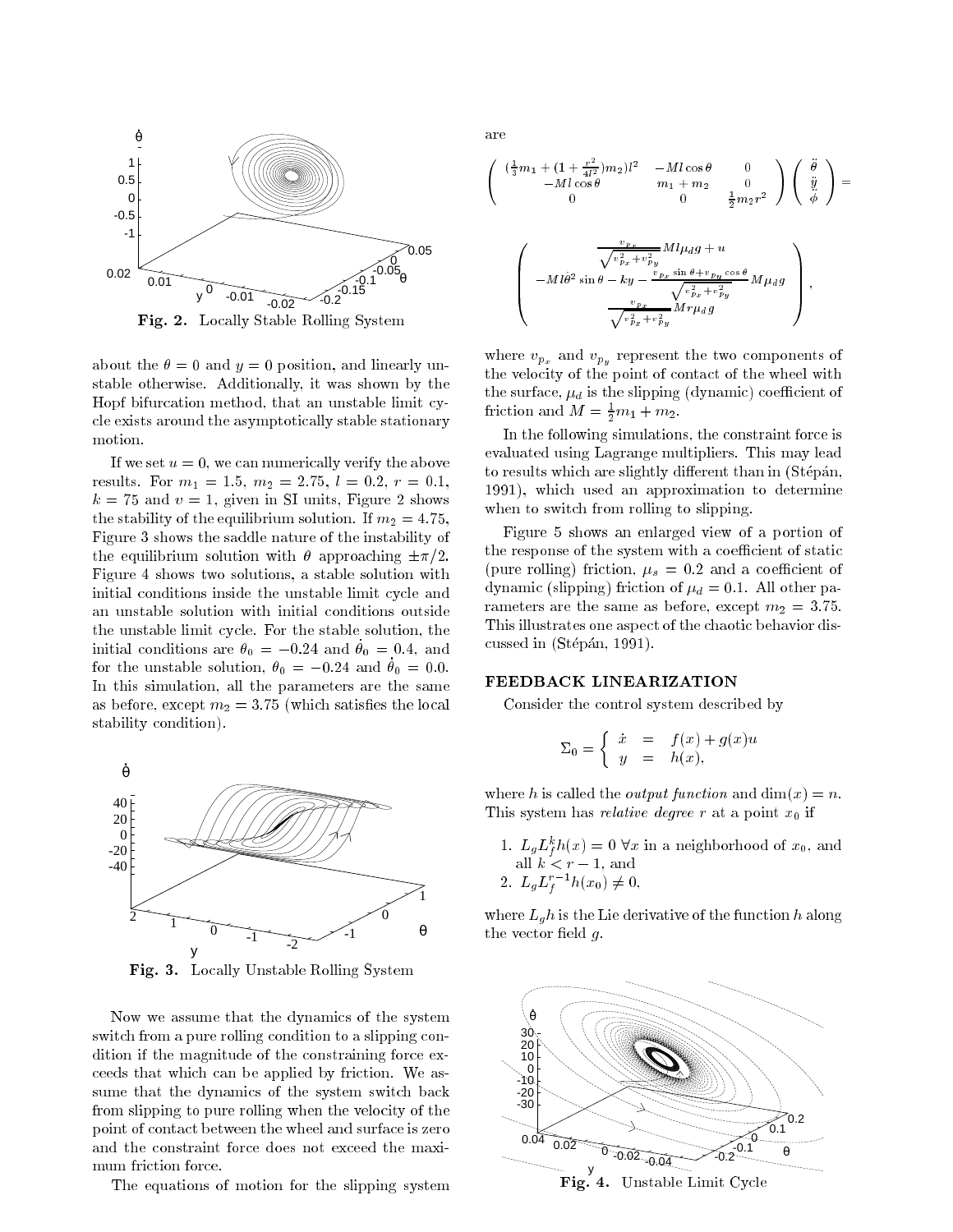

Fig. 5. Chaotic Behavior

If  $r = n$  for all x, consider the change of coordinates

$$
\xi_1 = h(x)
$$
  
\n
$$
\xi_2 = \dot{\xi}_1 = L_f h(x)
$$
  
\n
$$
\xi_3 = \dot{\xi}_2 = L_f^2 h(x)
$$
  
\n
$$
\vdots
$$
  
\n
$$
\xi_n = \dot{\xi}_{n-1} = L_f^{n-1} h(x)
$$
  
\n
$$
\dot{\xi}_n = L_f^n h(x) + L_g L_f^{n-1} h(x) u.
$$

Since  $L_g L_f^{\times -} h(x) \neq 0$  vx, we can define

$$
u = \frac{1}{L_g L_f^{n-1} h(x)} (-L_f^n h(x) + v)
$$

so that  $\zeta_n = v$ . In this manner, the nonlinear control system  $\Sigma_0$  is transformed into a controllable linear system. If  $h_d(t)$  is the desired "trajectory," choose

$$
v = h_d^{(n)} + \alpha_{n-1}(h_d^{(n-1)} - \xi_n) + \dots + \alpha_0(h_d - \xi_1),
$$

as a feedback control law where the  $\alpha_i$  are such that  $s^{n} + \alpha_{n-1}s^{n-1} + \cdots + \alpha_{1}s + \alpha_{0}$  is a Hurwitz polynomial. For a complete explanation see (Isidori, 1989), and (Nijmeijer and van der Schaft, 1990).

For an arbitrary system, there is no general method for constructing an output function,  $h$ , which generates the coordinate transformation under which the system is rendered linear. In the case of the classical shimmying wheel (the purely rolling case) the  $\varphi$ -coordinate is cyclic, so we can consider  $x = (v, y, v)$ and write the system as  $f(x) + q(x)u$ , where  $q(x)$  is simply the terms in which contain the control input term, u, and  $f(x)$  contains all the other terms in the equations of motion.

If we consider  $h_1 = y$  as a candidate output function,

$$
L_g h_1 = 0
$$
  
\n
$$
L_f h_1 = l\dot{\theta} \cos \theta + (v + l\dot{\theta} \sin \theta) \tan \theta
$$
  
\n
$$
L_g L_f h \neq 0.
$$

Since  $L_qL_f h \neq 0$ ,  $h_1$  is not an output function which renders the system feedback linearizable. Note, however, that if another output function,  $h_2$  were purely a function of  $\theta$ , then

$$
L_f h_2 = \frac{dh_2}{d\theta} \dot{\theta},
$$

since the  $\nu$  component or  $f$  is simply  $\nu$ . Since  $L_f \nu_1$ is inicar in  $\nu$ , and otherwise only a function or  $\nu$ , we can differentiate it with respect to  $v$ , integrate it with respect to  $\theta$ , and subtract  $h_1$  from the result. If we denote the resulting function by  $h$ , we have

$$
h(x) = -y - l \log(\cos\frac{\theta}{2} - \sin\frac{\theta}{2}) + l \log(\cos\frac{\theta}{2} + \sin\frac{\theta}{2}),
$$
  
where h renders the system feedback linearizable via  
the preceding construction.

## SIMULATION RESULTS

The results of a simulation which illustrates that the controller stabilizes the system when the physical parameters do not satisfy the linear stability criterion are presented in Figure 6. In this simulation,  $m_2 = 5.75$  and the initial conditions are  $(0, 0, 0, 0) = (-0, 1, 0, 0, 0, 0).$ 



To attempt to stabilize the slipping system, the obvious first attempt would be to use the same controller on the slipping system. Figure 7 show the results of a simulation where the controller stabilizes the slipping system. In this simulation, we take the physical parameters to be the same as before, except  $m_2 = 5.75$ , which makes the equilibrium solution locally unstable, and  $\mu_s = 0.4$  and  $\mu_d = 0.2$ . We take the initial conditions to be  $(v, y, \psi, v, y, \psi)$  =  $(-0.5, 0, 0, 0, 0, 0).$ 



Note, however, for the same initial conditions, but for  $\mu_s = 0.2$  and  $\mu_d = 0.1$ , the controller fails to stabilize the system. See Figure 8.